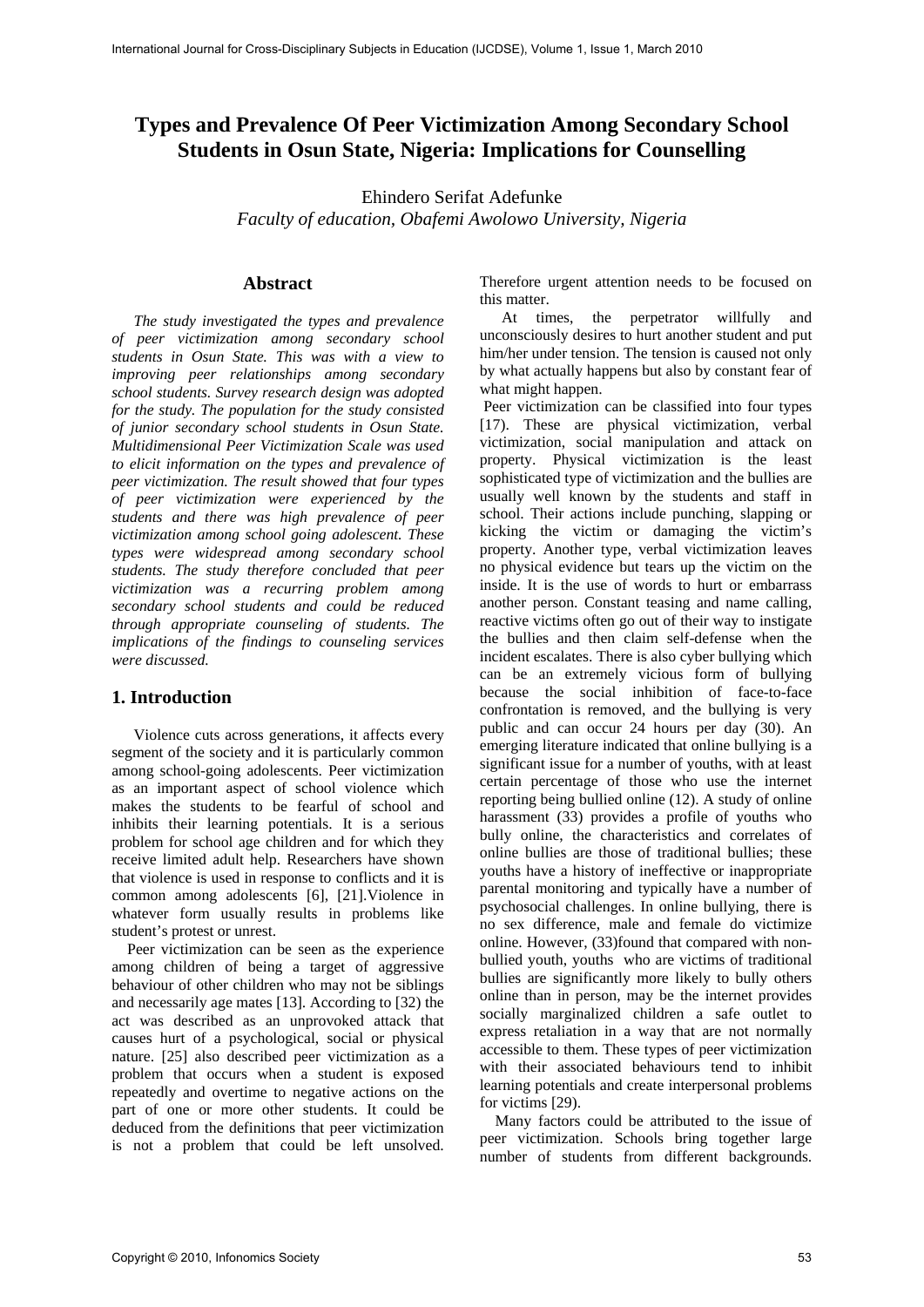These students were reared in a wide range of cultural environments with different models of development. Some children are aggressive probably because they have been unconsciously taught at home by their parents or siblings that intimidating and verbally abusing others are the best means of getting their own way and these sometimes work [10]. In secondary schools peer victimization constitutes a major problem that makes the students fearful of school because of the kind of harassment they experience from their peers. When this kind of problem happens in schools, it impedes the productivity of teachers and students' performance. This problem is fast becoming a normal part of childhood experience which Nigerian children must learn to tolerate as part of the process of growing up [20).However, this hardly recognized as a problem but, because of its possible influence to negate the learning process, it has become a legitimate problem for empirical investigation.

 [16] opined that peer victimization in schools is a global problem that can have negative consequences for the general school climate and for the rights of students to learn in a safe and secure environment without fear. However, there is dearth of information on the types and the prevalence of peer victimization among secondary school students in Osun State. Information is also lacking on the most appropriate administrative and counseling strategies required to manage the negative effects of peer victimization.

Research on the prevalence of peer victimization in Nigeria is sparse. Outside Nigeria, a sizeable number of studies have reported prevalence, but in some of the studies, it is difficult to identify the proper contexts within which peer victimization takes place. This is important because there seems to be a relationship between the context and prevalence of peer victimization. The refusal of victims to report cases of victimization for whatever reasons, obscure the frequency and prevalence of peer victimization. In other words, prevalence reported in the existing literature represents estimates. The occurrence of peer victimization is multifaceted and encompasses a number of behaviours, it could be culture, age and so on and as such it is not easy to ascribe a single cause to its occurrence in children (2). The data from Australia mirrors that of other countries such as Canada (27) Scandinavia (23), Ireland (22) and England (5). Recent figures suggested that 50% of children have experienced being bullied in school at least once (29). It has been estimated that for Australian students (between the ages of 9 and 17), one student in five is bullied at least once a week (29). In other words, 20% of Australian students get bullied each week and the report indicated that verbal victimization was the most common form of peer victimization.

 (24), reported that about 15% or one out of seven Norwegian primary and high school students was a victim of the phenomenon either as bullied or as victims. Nesbitt (19), reported that 10 percent of students in the United States are victimized by bullies. It was reported that peer victimization is a pervasive phenomenon and (24) found that boys were more often the victims of direct victimization, whereas girls were more often the victims of indirect victimization. Another important point is that most students who are bullied either do not report the bullying to adults or they wait for a very long time before doing so. The reasons for not reporting include feelings of shame, fear of retaliation and fear of being disciplined by parents. (26) reported that the percentage of students who reported being victims of bullying decreases with age. The higher the class level or socio-economic class, the lower the level of victimization. (24), reported that many children are being bullied by older students and this underlies power differentials in bullying. This implies that students of 9-12 years, 12-14 years and in junior classes experiencing high level of victimization than students of above 15 year experiencing low level of victimization.

## **2. Purpose of the Study**

The purpose of the study is to determine the types and frequency of peer victimization among secondary school students in Osun State. Specifically, the study sought to identify and describe each type of peer victimization, the factors which inform such violent behaviours and then discuss the relationship between both the types and frequency of peer victimization to the teaching and learning processes in the classroom. An additional objective of the study is to discuss the challenges of peer victimization to counseling services in particular and the society in general.

### **3. Theoretical Framework**

The complex nature of aggression and the behaviour associated with it, how this behaviour is learnt and reflected among students in the school learning environment show that one single theory cannot adequately account for a study on aggressive related behaviour and its impacts. Consequently, the theoretical framework for this study is a form of an eclectic theory of aggression which combines the biological and psychological origins of aggression with social learning theory.

 According to [4] human beings by their nature are biologically, psychologically and socially prone to aggressive impulses to which they respond. The willingness or not to respond and the appropriateness and the extent of such responses to aggressive impulses are functions of past social learning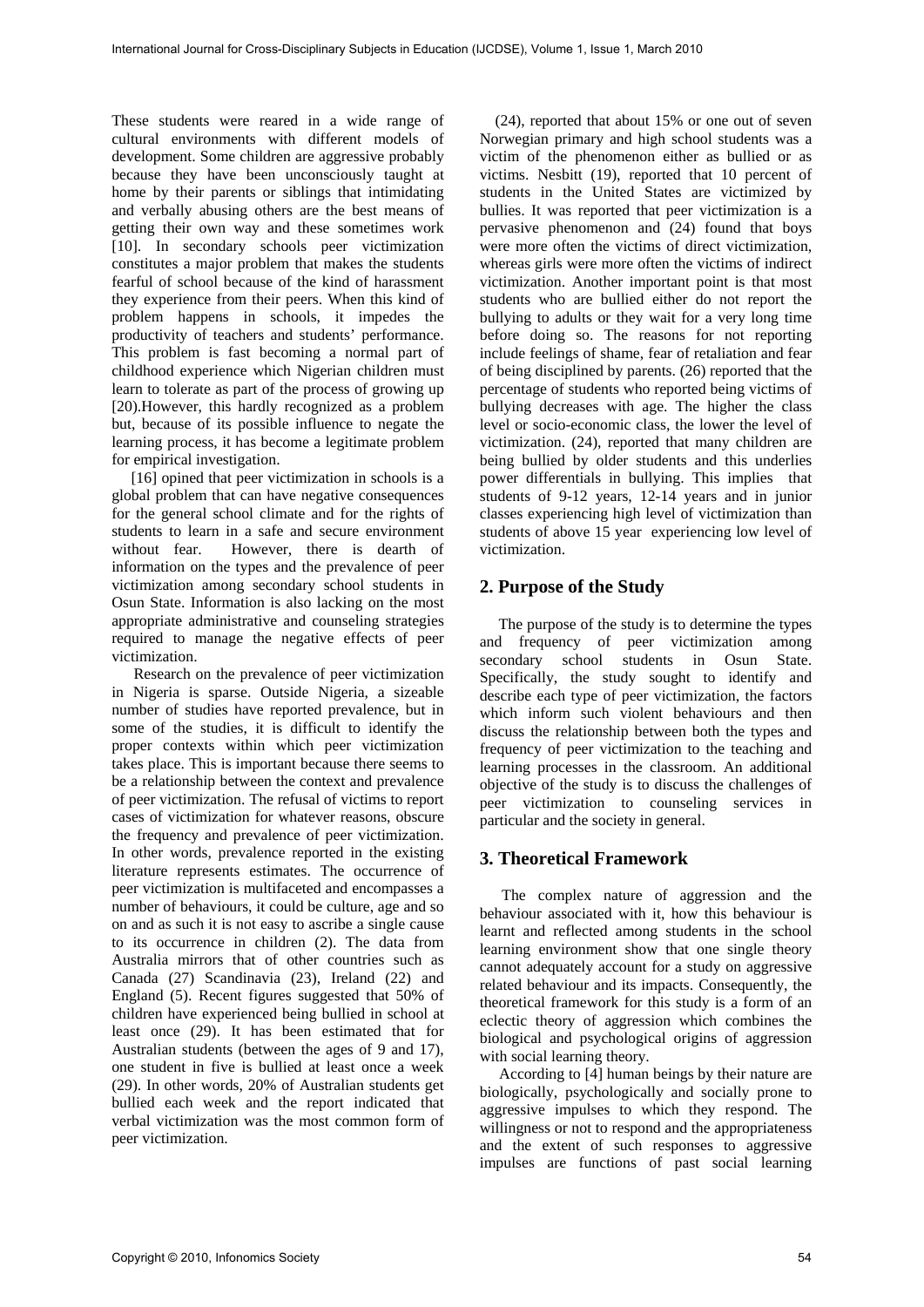experiences and related environment factors. In this case, a combination of Dollard and Berkowitz concept of aggression and Bandura social learning theory provide the theoretical framework for this study. According to [8),[4] individuals who are frustrated, thwarted, annoyed or threatened will behave aggressively since aggression is a natural, almost automatic response to frustrating circumstances. Aggression is always a consequence of frustration. Atimes, people respond to frustration and anger differently depending on their biological constitution, family background and the impact of social learning. Some do indeed respond with aggression but others display a wide variety of responses. (4) stated that frustration increases the probability that an individual will become angry and act aggressively with an aggression defined as a behavior whose goal is to cause conflict, damage or injury on some objects or person. In short, frustration facilitates the performance of aggressive behavior. An aggressor may be blocked for obtaining an expected goal in which case frustration results, which in turn generates anger. It is the resultant anger which predisposes an individual to behave aggressively whether the person actually engages in aggressive actions will depend in part on his / her learning history, interpretation of the event and individual way of responding to frustration. It also depends however, on the presence of aggression eliciting stimuli in the environment. Perpetrators may probably have history of cumulative social and psychological deprivation of which they respond through victimization.

Another component theory of aggression is Bandura's social learning theory. In this theory, human beings adapt, learn and maintain behaviour patterns that have worked in the past even if they worked occasionally. This learning process begins in early childhood. Children develop many complex behaviour including aggressive ones merely by watching their parents and significant others in their communities and school environment through a process called modeling or observational learning. A child's aggressive behaviour pattern, therefore, is often acquired through the modeling or imitation of other people, real and imagined in the child's environment. Victimization observed among secondary school students is assumed to follow this pattern of behaviour that is learnt from others reinforced or rewarded and practiced on fellow students in schools [3]. According to (3) when a child's initiative behaviour is reinforced or rewarded by praise and encouragement from significant models, the probability that the behaviour will occur in the future is increased. He identifies three major types of models, family members, members of one's subculture and symbolic models provided by the media. It should be noted that family members, particularly parents can be very powerful models

until early adolescence. In early adolescence, peer models are likely to dominate. Not surprising, the highest incidence of aggression is found in communities and groups in which aggressive models abound and fighting prowess is regarded as a valued attribute. Also, mass media including television movies, magazines, newspaper and books provide additional symbolic models in victimization and the adoption of coping strategies. Television pervades the life of the growing child even the very young child and offers potentially powerful aggressive and models of victimization. The structure of the family and value system it embraces provides opportunities for children to learn aggressive or anti-social behaviours which are later reflected in the school environment. Hence, social learning theory hypothesizes that the rudiments of victimization behaviour initially acquired by children through observing aggressive models or on the basis of direct experiences are progressively and eventually used to victimized schoolmates. It is however possible that victimization as behaviour is latent in an individual. The social learning system acknowledges that the biological structures and prevailing environmental conditions can set limits on the types of aggressive responses that can be learned. Genetic endowment and a variety of complex counseling strategies may influence the rate and types of individual and coping strategies.

 The relevance of these theories to peer victimization is that the aggressive behaviours if not eliminated or modified are carried over to school where they manifested in the form of bullying and other forms of aggression. The original negative interactions in the home contribute to the development of victimization in schools. A child who was nurtured in an aggressive home environment cannot think of other alternatives to solving problems than to fall back on aggression and violence which dominated his/her upbringing. The home environment is therefore critical in children's development and all members of the family especially the parents must show models of good social behaviours for their children to emulate.

 The environment in which the child grows and develops produces a range of different models from which the child can adopt. Children learn from television too, parents should try to regulate what children watch on television and the caliber of children they interact with. Modelling techniques have been used to discourage deviant behaviours by exposing subjects to models who would not, no matter the circumstances succumb to temptations. Bandura's social learning theoretical model therefore, provide as a framework to understand how some children acquire aggressive behaviour, how these behaviour, how these behaviours are reinforced by the family factors and school environment and how interactions with school mates facilitate or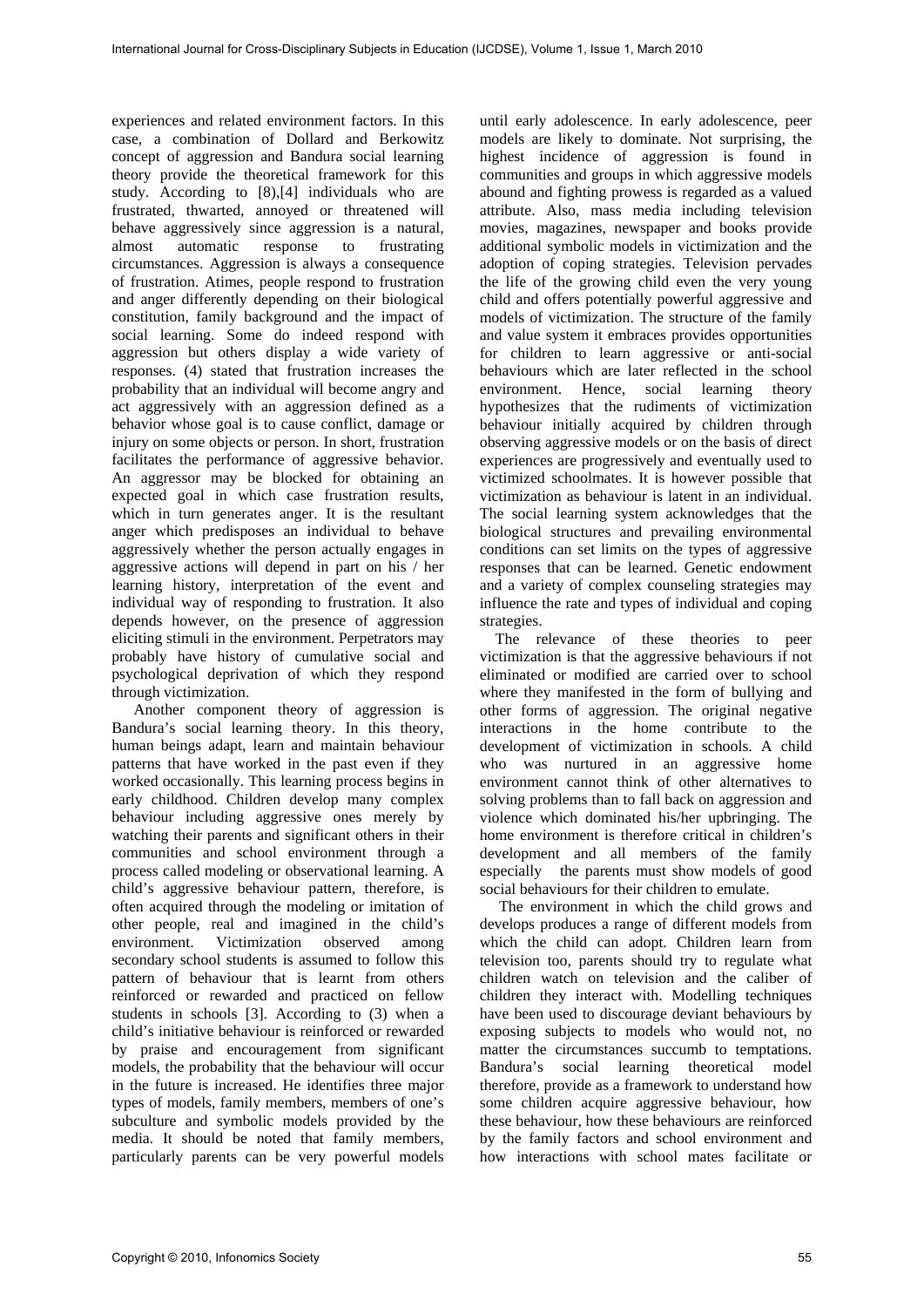inhibit the aggressive behaviours through adopted coping strategies.

Attention has been recently drawn to Nigerian children who are involved in aggressive behaviour. This behaviour leads to victimization in schools which may eventually result into life problems such as criminality, school dropout, alienation, depression and anxiety (25). In addition, victimization and its related behaviour problems are not only chronic but are often transmitted across generations (13).

#### **4. Theoretical Framework**

#### **4.1. Procedure**

Survey research design was used in this study. The population consisted of junior secondary school students in Osun State. The sample consisted of 1500 students selected by stratified random sampling technique using class level (Junior secondary school I-III) as strata. Fifty students were randomly selected in each Junior secondary school, hence a total of 150 students from each of the 10 selected secondary schools. In other words 1,500 students were used in this study. The adapted version of the Multidimensional Peer Victimization Scale was used to collect data for this study. This scale consisted of the items designed to elicit information on the experiences they had of being hurt by their mates or friends in school. Multidimensional Peer Victimization Scale (MPVS) was developed and validated by the [17). The items in the original MPVS were intended to find out the extent to which students were victimized by their peers. The original 16 items by the authors were adapted and validated. Four items were added to the original MPVS to meet the purpose of this study. The items covered four aspects of peer victimization, namely, physical victimization, verbal victimization, social manipulation and attack on property. The instrument was administered to all the students. The students were required to indicate how often they were victimized over a range of 0-2,  $(0=$  Not at all, 1= Once, 2= More than once).The items were found to possess satisfactory internal reliability with values of 0.85, 0.78, 0.77 and 0.73 for physical, verbal, social victimization and attack on property subscales respectively [17]. Scores of each of the respondents on the total scale have a possible range of 0-40 and possible range of 0-10 on each of the four subscales. Scores between 0-18 indicate a low level of victimization, 19-26 indicate moderate level of victimization, while scores between 27-40 showed a high level of victimization. Descriptive statistics were used to analyze and interpret the data obtained in the study.

#### **4.2. Analysis of Data**

Table 1 summarizes the responses of the students on the types of victimization they have experienced as indicated on the returned questionnaires. The physical victimization (items 1, 5,8,10 and 13) experienced by respondents show that (item 13) was the most frequently used with 72.3% of the respondents indicating that they have been beating once or more times, This is followed by (item 10) in which 67.3% of the respondents indicated that they have been injured one or more times, further more, 63.0% of the respondents indicated to have been pinched.

 As shown in table 1, the social victimization (items 2,6,7,11,14,15,19) experienced by the respondents was led by (item19) in which 76.6% of the victims indicated that they were made to feel irritated one or more time, more so, 60.6% and 60.3%respectively have been made fun of because of their appearance(item 7) and laughed at (item 15). Furthermore, table 1 revealed that verbal victimization (items 3, 17, 18) frequently takes place among secondary school students as more than 60% of the respondents indicated to have experienced the items that made up verbal victimization on the Multidimensional Peer Victimization Scale. 75.2% have experienced being swore at (item 17), 70.4% have experienced being called names (item 3) and 61.2% indicated to have experienced being shouted on. It could also be observed in the table that students also experienced attack on property (items 4, 9, 12, 16, 20). Over seventy-eight per cent of the respondents indicated that other students have once or more stole their things (item 12), this is the highest among the items that made up attack on property as well as the highest among the entire items that up the Multidimensional Peer Victimization Scale.

Table 2: In order to determine whether or not subjects were subjected to specific forms of physical violence within the last one year, their responses to Part Ia of the Multidimensional Peer Victimization Scale were analyzed with emphasis on their gender, age, class and personality.

The analysis shows that more than 50% of the respondents have experienced one form of victimization or the other in the last one year. When one considers the gender and the rate of peer victimization in the study it could be observed that only 39.4% and 40.1% of male and female respectively have not been hurt or experienced pain as a result of what other students did to them. Also, considering the rate of victimization across student's age, it is revealed that 39.1% and 37.8% of students within the age bracket of 9-12 and 13-14years have not been hurt or experienced pain from their fellow students. The students who are above 14years even though more matured still experienced victimization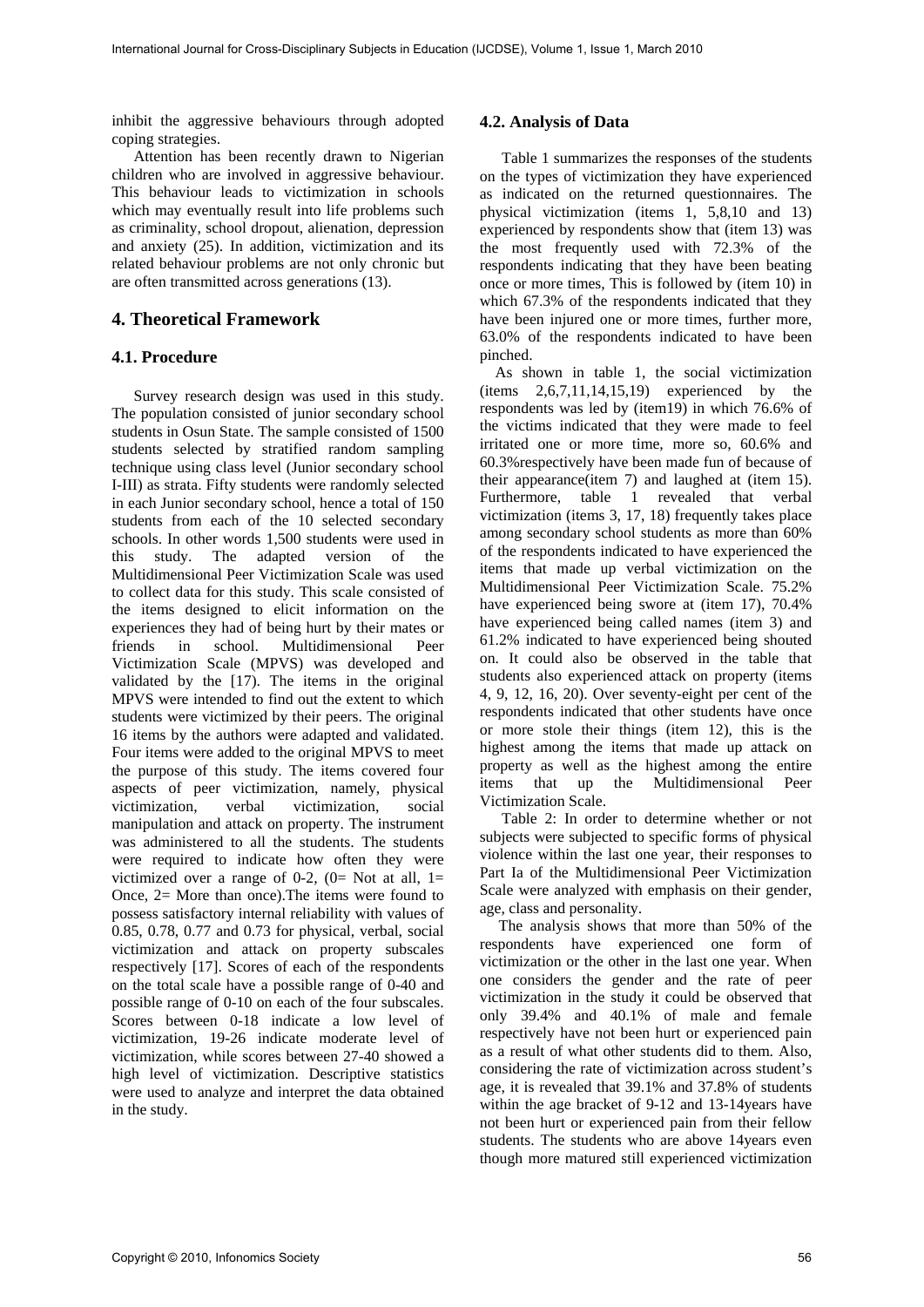from their fellow students. Only 41.7% of the subjects that have not been hurt or experience pains in the last one year from their fellow students. While considering the rate of peer victimization across student's class and personality , table 1 revealed that apart from the introverts with 51.4% who indicated

| S/N               | Items                                            | Not at<br>all |      | Once |      | More than<br>once |      | Undecided      |                   |
|-------------------|--------------------------------------------------|---------------|------|------|------|-------------------|------|----------------|-------------------|
|                   |                                                  | No            | $\%$ | No   | $\%$ | No                | $\%$ | No             | $\%$              |
| $\overline{1}$ .  | Pinched me                                       | 515           | 36   | 324  | 22.5 | 580               | 40.5 | 12             | $\boldsymbol{.8}$ |
| $\overline{2}$ .  | Tried to get me into trouble with<br>my friends. | 562           | 39.3 | 398  | 27.8 | 447               | 31.2 | 24             | 1.7               |
| 3.                | Called me names                                  | 387           | 27.0 | 319  | 22.3 | 689               | 48.1 | 36             | 2.5               |
| 4.                | Took something of mine without<br>permission     | 481           | 33.6 | 402  | 28.1 | 548               | 38.3 | $\overline{0}$ | $\mathbf{0}$      |
| $\overline{5}$    | Kicked me                                        | 550           | 38.4 | 511  | 35.7 | 358               | 25.0 | 12             | $\boldsymbol{.8}$ |
| 6.                | Turned my friends against me.                    | 581           | 40.6 | 305  | 21.3 | 507               | 35.4 | 38             | 2.7               |
| 7.                | Made fun of me because of my<br>appearance.      | 528           | 36.9 | 307  | 21.5 | 560               | 39.1 | 36             | 2.5               |
| 8.                | Slapped me.                                      | 690           | 48.2 | 355  | 24.8 | 386               | 27.0 | $\overline{0}$ | $\boldsymbol{0}$  |
| 9.                | Tried to break my things.                        | 620           | 43.3 | 573  | 40.0 | 238               | 16.6 | $\mathbf{0}$   | $\boldsymbol{0}$  |
| 10.               | Injured me physically                            | 468           | 32.7 | 540  | 37.7 | 423               | 29.6 | $\overline{0}$ | $\mathbf{0}$      |
| $\overline{11}$ . | Refused to talk to me.                           | 891           | 62.3 | 195  | 13.6 | 295               | 20.6 | 50             | 3.5               |
| $\overline{12}$ . | Stole something from.                            | 293           | 20.5 | 394  | 27.5 | 732               | 51.2 | 12             | $.8\,$            |
| 13.               | Beat me.                                         | 383           | 26.8 | 319  | 22.3 | 729               | 50.0 | $\mathbf{0}$   | $\boldsymbol{0}$  |
| 14.               | Made other people not to talk to<br>me.          | 680           | 47.5 | 393  | 27.5 | 358               | 25.0 | $\overline{0}$ | $\boldsymbol{0}$  |
| 15.               | Laughed at me.                                   | 568           | 39.7 | 335  | 23.4 | 528               | 36.9 | $\overline{0}$ | $\boldsymbol{0}$  |
| 16.               | Deliberately<br>damaged<br>my<br>property.       | 791           | 55.3 | 384  | 26.8 | 208               | 14.5 | 48             | 3.4               |
| 17.               | Swore at me.                                     | 319           | 22.3 | 290  | 20.3 | 786               | 54.9 | 36             | 2.5               |
| 18.               | Shouted on me.                                   | 532           | 37.2 | 455  | 31.8 | 420               | 29.4 | 24             | 1.7               |
| 19.               | Made me feel irritated.                          | 311           | 21.7 | 437  | 30.5 | 659               | 46.1 | 24             | 1.7               |
| 20.               | Hijacked my properties.                          | 441           | 31.1 | 350  | 24.7 | 616               | 43.4 | 12             | $.8\,$            |

| Table 1. Types of Peer Victimization among secondary school students |  |  |  |  |
|----------------------------------------------------------------------|--|--|--|--|
|----------------------------------------------------------------------|--|--|--|--|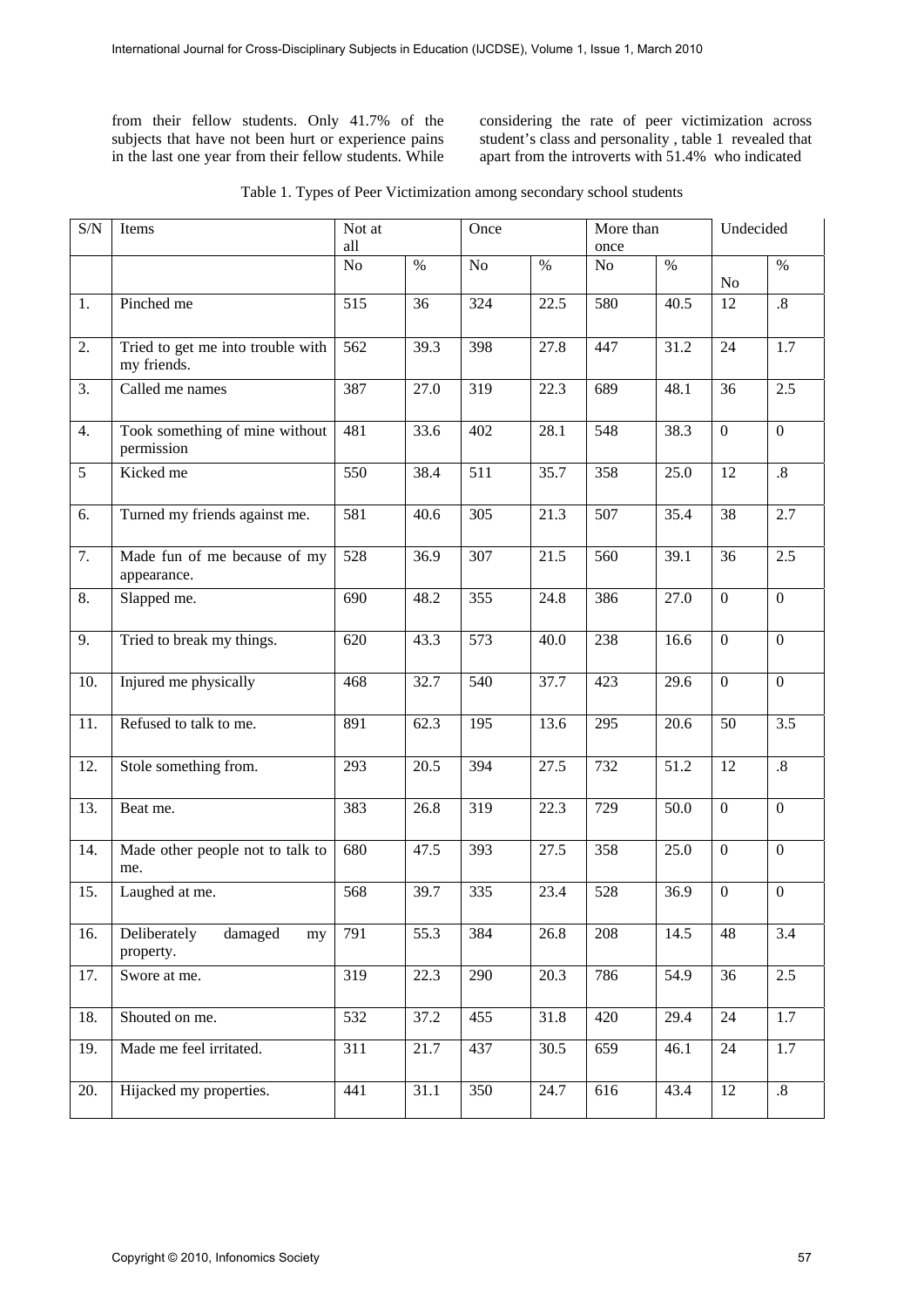|             |                  | Have you been victimized in the last one year? | Total                       |          |             |
|-------------|------------------|------------------------------------------------|-----------------------------|----------|-------------|
| Variables   |                  | Yes                                            | N <sub>o</sub><br>Undecided |          |             |
| Gender      | Male             | 341 (59.7)                                     | 225(39.4)                   | 5(0.9)   | 571 (39.9)  |
|             | Female           | 506 (58.8)                                     | 345(40.1)                   | 9(1.0)   | 860 (60.1)  |
| Age         | $9-12$ yrs       | 235(60.9)                                      | 151(39.1)                   | $\Omega$ | 386 (27.0)  |
|             | $13-14$ yrs      | 261 (61.3)                                     | 161 (37.8)                  | $\Omega$ | 426 (29.8)  |
|             | Above 14yrs      | 351 (56.7)                                     | 258 (41.7)                  | 10(1.7)  | 619 (43.2)  |
| Class       | JSS <sub>1</sub> | 366 (61.4)                                     | 226 (37.9)                  | 4(0.7)   | 596 (41.6)  |
|             | <b>JSSII</b>     | 275 (57.9)                                     | 191 (40.2)                  | 9(1.9)   | 475 (33.2)  |
|             | <b>JSSIII</b>    | 206 (57.2)                                     | 153 (42.5)                  | 1(0.3)   | 360 (25.2)  |
|             |                  |                                                |                             |          |             |
|             | Extroversion     | 824 (59.4)                                     | 552 (39.6)                  | 14(1.0)  | 1394 (97.6) |
| Personality | Introversion     | 17(48.6)                                       | 18 (51.4)                   | $\Omega$ | 35<br>(2.4) |
|             |                  |                                                |                             |          |             |

Table 2. Prevalence of Peer Victimization among secondary school students

not to have been hurt or experienced pains from fellow students more than 50% of the respondents across class and personality have been hurt or have experienced pains from fellow students. Therefore, the result showed that the rate of peer victimization among secondary school students in Osun State is high.

The findings of this study indicate that there were at least four types of peer victimization among secondary school students in Osun State. These are physical victimization, social manipulation, verbal victimization and attack on property. These types coincide with the items in Multidimensional Peer Victimization Scale developed by (17). It was shown that physical victimization is the most frequently used with respondents indicating that they have been physically victimized once or more followed by social manipulation, they're being socially victimized, this showed that the students were being made fun of, maybe because of their appearance or something else, being laughed at or being made to feel irritated. These reactions can make victims of peer victimization to be fearful of school because school environment is no more conductive and this can make the victims to become truants. Also, verbal victimization takes place as larger percentage of the students have experience being victimized once or more. It was revealed also that attack on property was frequent. The number of students reported being physically, socially, verbally victimized and attack on property appeared disturbing as it suggests the existence of a serious problem that may have long term effect on student's emotional and social

development and impact negatively on the social and psychological well being of the entire society.

It was observed that peer victimization may probably be transforming normal students into truants and making them in the process be fearful of school thus affecting school attendance and performance. One can assume that the exposure of young school students to victimization is likely to result in a high level of social aggression which according to (11) may persist into adulthood in the form of criminality, marital violence, child abuse and sexual harassment and even terrorism. The effect of peer victimization will not affect the school children alone but may likely extend to the family members, community members and the whole nation. It may also affect the school and classroom environment and prevented the students from learning to the best of their ability (14). Peer victimization has implications for academic success which is associated with poor performance, disliking school and absenteeism. It has been reported that youths who had been victimized as children or adolescents are more likely to develop increased rate of violence related behaviours than others. (14), also reported that violence in and among youth is a continuum that has bullying behaviour such as fighting and teasing at one end of its continuum.

It was shown that the rate of peer victimization is high among the students and the rate at which these students were being victimized is educationally worrisome as it suggests the existence of a serious problem that is likely to have short and long term effects on the student's emotional and social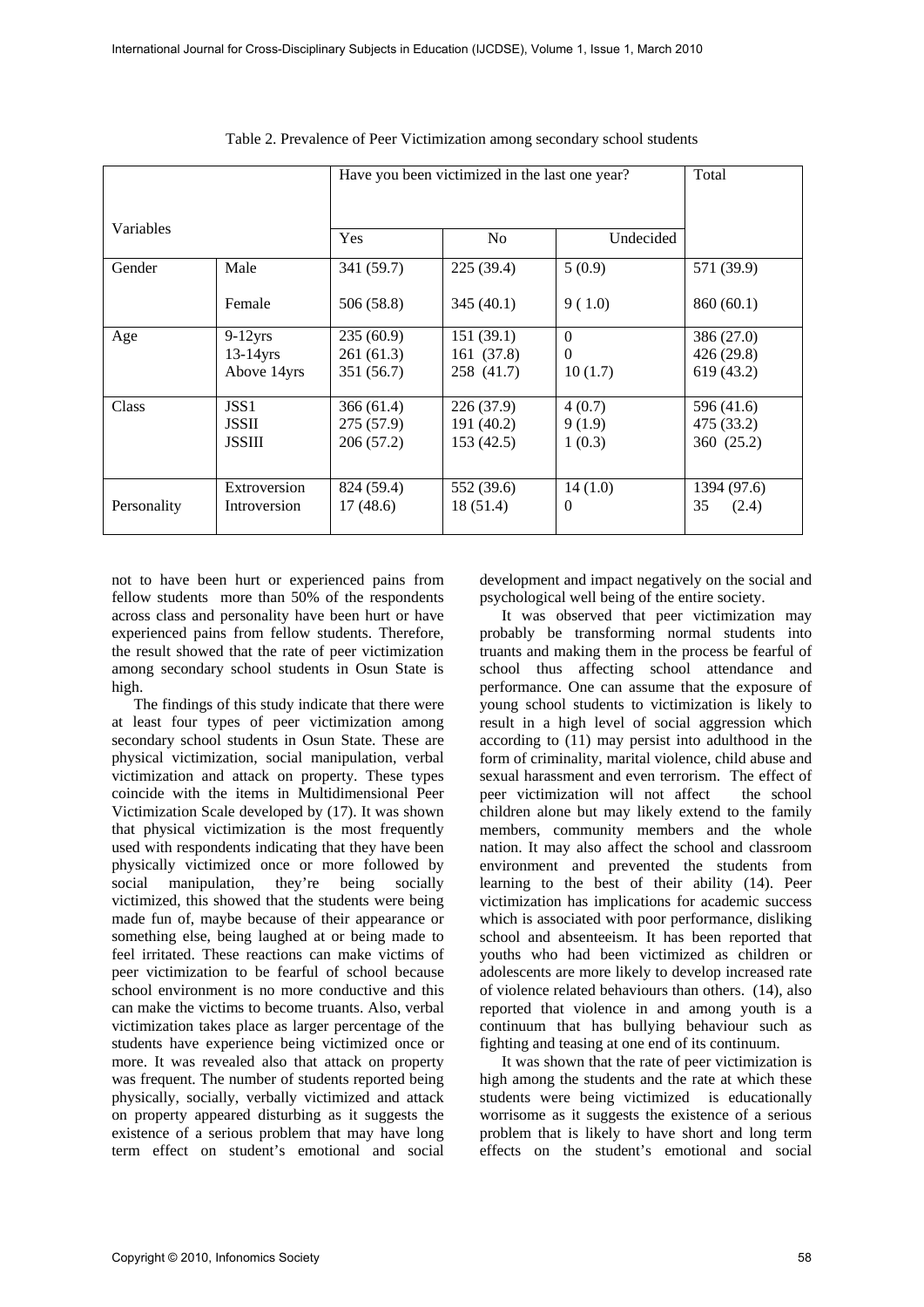development, and by logical extension impact negatively on the social and psychological wellbeing of the students .According to the information on table 2 more than half of the respondents had been victimized more than once by the perpetrators of peer victimization. There was no evidence that the victims had previously offended the perpetrators. Eventually, the consequences impact negatively on the learning processand academic performance of the students through their experiences. . Students who are victims of peer victimization are likely to experience problems such as depression, anxiety and low self-esteem (1); (7); (31). It also appears reasonable to conclude that the high level of peer victimization reported by respondents is probably one of the early signs of anti-social behaviours that eventually results in youth violence and violent crimes in Nigeria society (28).Peer victimization is a serious issue that requires the immediate attention of school authorities at local, state and national levels as the phenomenon affects the academic ability of the students. It is possible that school administrators are unaware of the magnitude of this problem in the school. If unchecked, the different forms of victimizations can graduate to more serious forms of aggression and violence including cultism thus providing a fertile ground for breeding cultists among students in secondary schools. The implications of such on teaching, learning and general administration of the school can only be imagined. Peer victimization can prevent the implementation of many development programme which require the inputs and participation of normal and enthusiastic young Nigerians.

### **5. Implications for Counselling**

 Shortage of qualified counselors in schools will not allow the perpetrators and the victims to have the opportunity of being counseled on the problem of victimization. There is also need for sufficient funds to establish and equip Counseling Units in secondary schools and provide counseling facilities in the school to render effective counseling services. In a clear recognition of the critical value of counseling services and shortage of qualified counselors in the secondary school the (18) states that:

 In view of the apparent ignorance of many young people about career prospects and in view of personality maladjustment among school children counselors shall be appointed in post-primary institutions --------

qualified personnel in this category are scarce p.53.

The acute shortage of such qualified counselors in the secondary schools and scarcity of such Units is itself a key factor in promoting victimization related violence among secondary school children. The prevalence of peer victimization in schools seems to be the logical consequence of both the shortage of

personnel and the scarcity of counseling services. These factors in addition to the shortage of funds and lack of encouragement from the school authority seem to compound the problems of providing quality counseling services in the secondary schools. In order to intervene positively and eradicate the different forms and high prevalence of peer victimization in secondary school, State governments should be encouraged to implement the provision of the  $(18)$  section ii (j) by establishing /restoring counseling services and employing qualified counselors to provide qualify counseling services. Also, schools should investigate and understand more of the factors in the home and school environments which promote peer victimization in schools. It is necessary to understand different patterns of child rearing and their possible impacts on peer victimization. Such an understanding will suggest the most effective means of intervention. It has been shown for example that frequent whipping may arouse violent behavior from the child (15). Idleness among students have been attributed to peer victimization that is , lack of productive activities both at home and school give opportunity for students to engage in peer victimization, students should be usefully engaged ,for example, by assigning them work to be done. Classroom teachers should encourage collaborative academic work among the students so as to develop healthy interpersonal relationships that tend to discourage any form of peer victimization.

An aggressive awareness and sensitization campaign should also be undertaken by state Ministries of Education through available counseling units and relevant Non- Governmental Organization to highlight the negative impacts of peer victimization among students. Under the awareness campaign, victims of peer victimization should be encouraged to report all cases of actual and potential victimization to appropriate school authorities. There is no doubt the urgent need to begin to re-emphasize the educational and moral values of counseling services and the training of counselors focusing on the increasing ramifications and potential negative impacts of peer victimization. Terrorism and related forms of violence may in fact be rooted in the inability of counsellor to adequately curtail the different forms of peer victimization at secondary school level.

### **6. References**

[1] Austin, S., & Joseph, S., (1996). Assessment of bully/victim problems in 8-11year old. British Journal of Educational Research, 92, 86-99.

[2] Balogun, S. K., Olapegba, P.O. & Opayemi, A.S. (2006). Influence of Gender, Age, Religion and Ethinicity